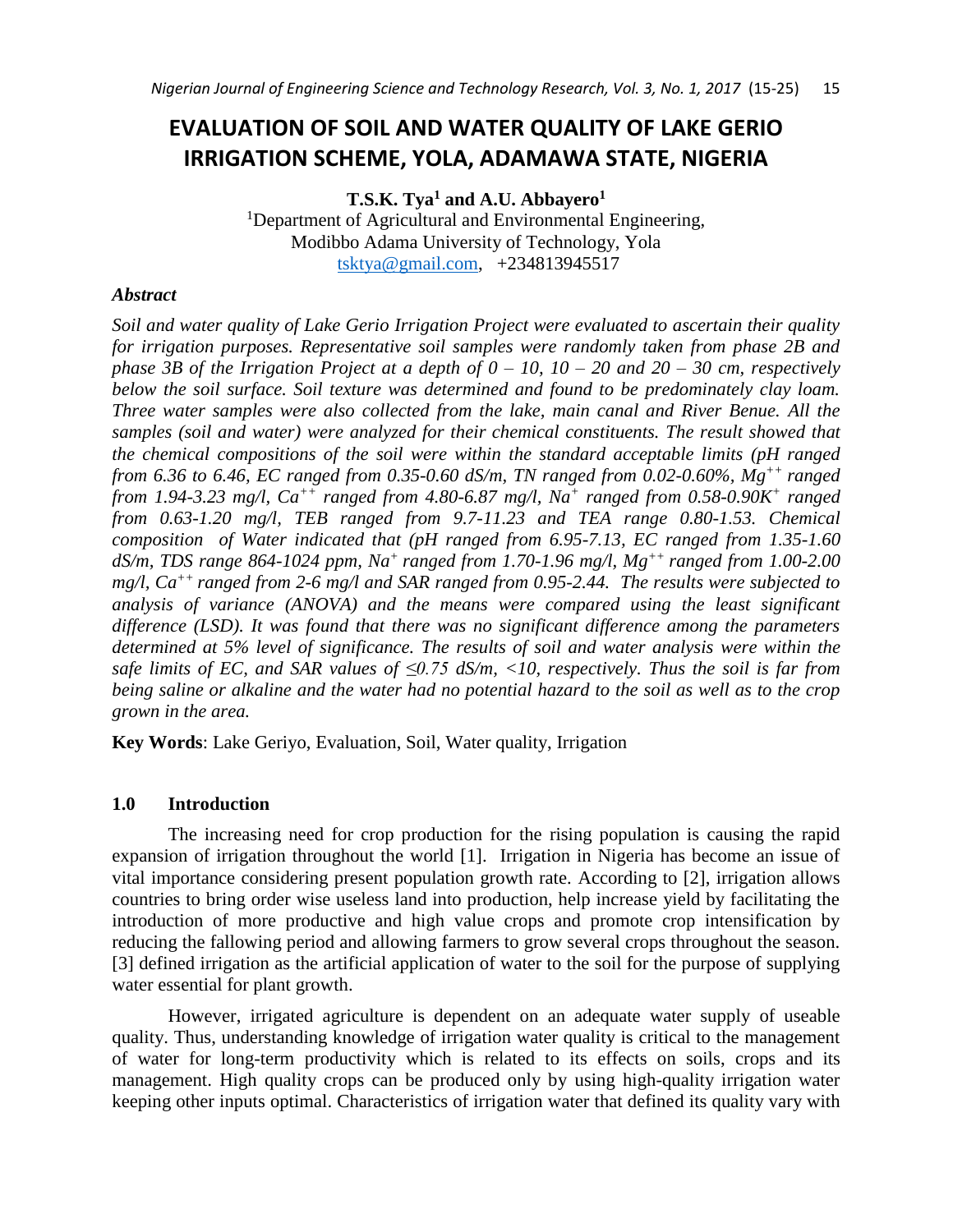the source of the water [4]. The quality of water for irrigation is determined by its chemical composition and condition of use [5]. The suitability of water for irrigation depends on a variety of factors, most relevant and important are; salinity, element toxicity and sodicity. Therefore, irrigation with waters of poor quality may negatively alter soil physical and chemical properties and, consequently, may reduce soil quality for plant growth [6, 7, 8].

Soil quality is the capacity of a specific kind of soil to function within natural or manage eco-system boundaries to sustain plants, air quality and support human health and habitation [9]. According to [10], the function of soil is generally threatened by increasing and very often conflicting demands of a constantly growing human population and its activities such as irrigation, land use and climate change. These lead to a number of physical and chemical degradation processes that affected the sustainable functioning of soils. [11] stated that soil salinization has been identified as a major process of land degradation that has been the greatest cause of decreasing productivity in many irrigation projects, particularly in the Arid and Semi-Arid lands (ASALs). Effects of salinity are manifested in loss of land, reduced rates of plant growth, reduced yields, and in severe cases, total crop failure [12]. Also, [9, 13] reported that the concept of soil quality is useful to access the condition and sustainability of soil and to guide research, planning and conservation policy. Soil quality evaluation is a tool to assess changes in soil caused by external factors and provides information about the functional status of that soil at the time of assessment [14]. Thus this research work attempts to find out the current quality of soil and water status under irrigation so as to provide the necessary management practices to be adopted as strategies to maintain and/or improve soil status and quality of water used for irrigation to enhance increase in crop production in Lake Gerio Irrigation Project.

### **1.1 Effect of Water Quality on Soil Properties**

The normal pH range for irrigation water is from 6.5 to 8.4. Abnormally low pH may cause accelerated irrigation system corrosion where they occur. pH above 8.5 is often caused by high bicarbonate (HCO<sub>3</sub><sup>-</sup>) and carbonate (CO<sub>3</sub><sup>2</sup><sup>-</sup>) concentrations, known as alkalinity. High carbonates cause calcium and magnesium ions to form insoluble minerals leaving sodium as the dominant ion in solution. According to [15], this alkaline water can intensify sodic soil conditions. While  $EC_W$  is an assessment of all soluble salts in a sample, sodium hazard is defined separately because of sodium's specific detrimental effects on soil's physical properties. The SAR index quantifies the proportion of sodium (Na+) to calcium (Ca<sup>++</sup>) and magnesium (Mg<sup>++</sup>) ions in a sample. Calcium will flocculate (hold together), while sodium deflocculates soil particles. This dispersed soil will readily crust and have water infiltration and permeability problems [15].

# **1.2 Effect of Water Quality on Crop Production**

Irrigation water whether of good quality or not, can have effect on plant growth, for example poor irrigation water quality with excess salt can damage plants in various ways, but the most common problems are caused by salts effecting osmotic relationship between the root and the soil moisture [16]. Water with high amount of salts can hinder the conversion of ammonium salts to nitrate by nitrifying micro-organisms in soil when used for irrigation. Furthermore, most tomato plants are more sensitive to salts during seed germination, seedling growth and when flowering or fruiting [17]. The author further stressed that the seed and seedling stages are vulnerable not only because the plant structures are immature and delicate, but also because tiny roots system draw moisture and nutrients from the soil surface where salts tend to concentrate. A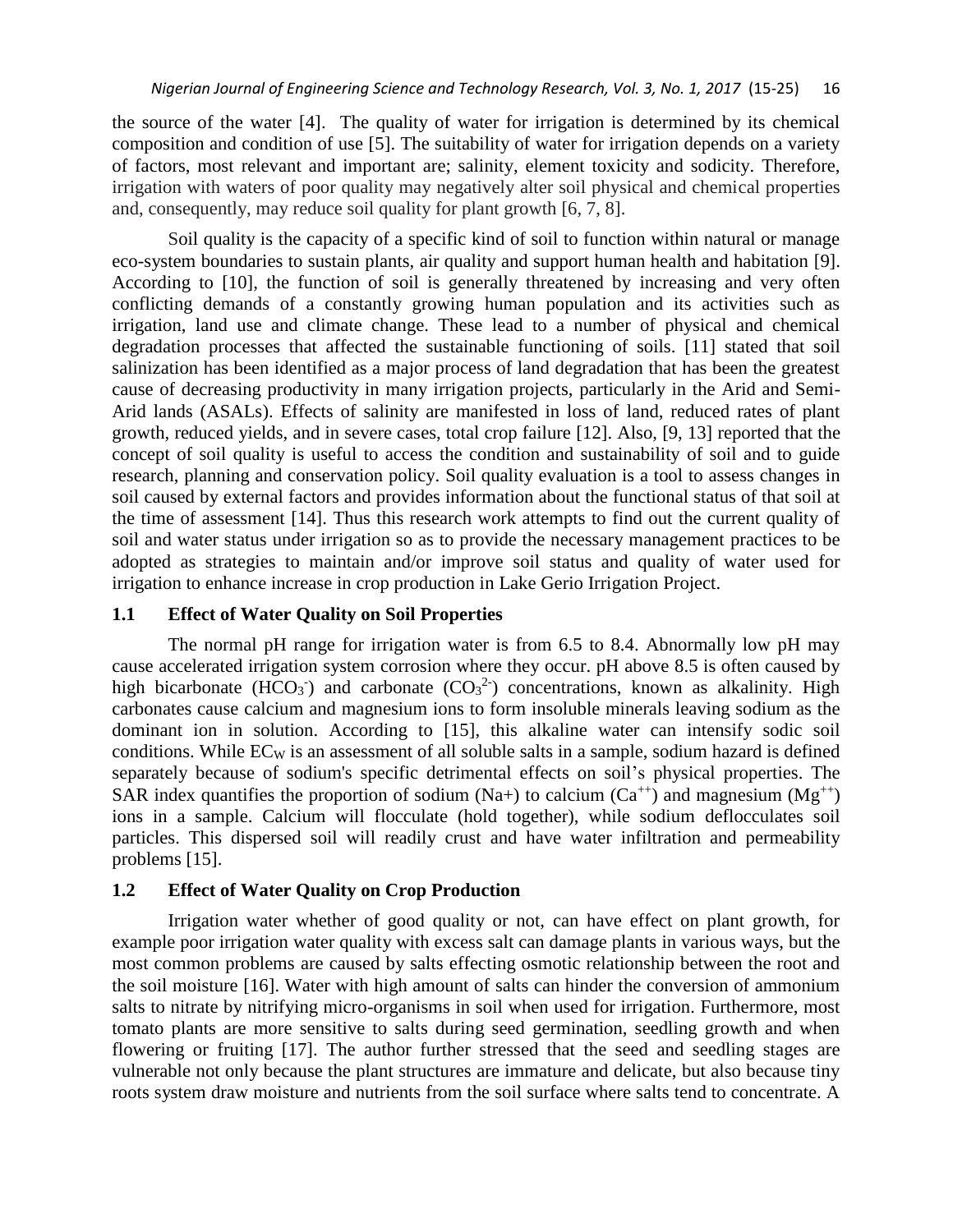severe reduction in water infiltration rate due to water quality is usually related to either very low water salinity or to a high sodium adsorption ratio (SAR). In either case, the calcium content of the water may be at a relatively low concentration. If the calcium in the soil-water taken up by the crop is less than 2 me/l, there is a strong probability that the crop yield will be reduced due to calcium deficiency [18].

Salinity is a measure of the total amount of salt in water, when salt levels are too high, a salinity hazard may exist. Salts in soil and/or water can reduce water availability to the crop to such an extent that yield can be affected. Electrical conductivity or Total Dissolved Solids (TDS) tests are two means of measuring salinity. Electrical conductivity is a useful and reliable index for the measurement of water salinity or TDS in water. Electrical conductivity in water is due to ionization of dissolved inorganic solids (minerals, salts, elements of both cations and anions). The total amount of TDS should be used together with SAR. TDS levels below 700 mg/l and SAR below 4 are considered safe; TDS levels between 700 and 1,750 mg/l and SAR levels between 4 and 9 are considered slightly safe, while levels above these are considered hazardous to any crop. Properties of soil, ground water and landscape interact with the salinity of the irrigation water to either increase or decrease the salinity hazard [19].

Lake Gerio Irrigation Scheme is an irrigation scheme established by the Federal Government of Nigeria aimed at increasing crop production and livelihood of the ever increasing population. Irrigation activities have been going on in the area for over 30 years. It is imperative that good quality water should be used to sustain the soils in the area. However, continues irrigation of soil may pose adverse effect on both the soil and water quality, thereby reducing the crop yield. This can be as a result of poor water quality and soil infertility in the area. In irrigation, poor water quality with excess salts affect plants in many ways, but the most common problems are caused by salts which influence the osmotic relationship between roots and soil moisture [16]. Thus, knowledge of the soil and water quality status within a potential irrigation area is essential for economic and technical reasons. Hence this study was carried out to evaluate some physico-chemical properties of soil and water to ascertain the quality of water used for irrigation and soil properties to provide the necessary management practices to be adopted as strategies to maintain and/or improve the salinity status of the soil to enhance crop production at Lake Gerio Irrigation Project.

### **2.0 Materials and Methods**

#### **2.1 Study Area**

The study area is Lake Gerio irrigation project located at the north western part of Jimeta, Yola North Local Government Area of Adamawa State. It is bounded between latitude 19°16' to 91° 9'N and longitudes 12° 21' to 22°18'E (Fig. 1). It covers an area of 850 ha with 320 ha currently under cultivation. The area has two major seasons, the rainy and the dry season. The rainy season lasts from the beginning of May to the end of October, while the dry season last from November to the end of April. The driest months are January and February where the average minimum relative humidity is 13%. The wettest months are August and September [20] where depth of rainfall reaches up to 25% of the total annual rainfall. The hottest month is April with monthly average temperature of 39.7°C. While the coldest months are December and January with minimum average temperature of  $16^{\circ}C$  [21].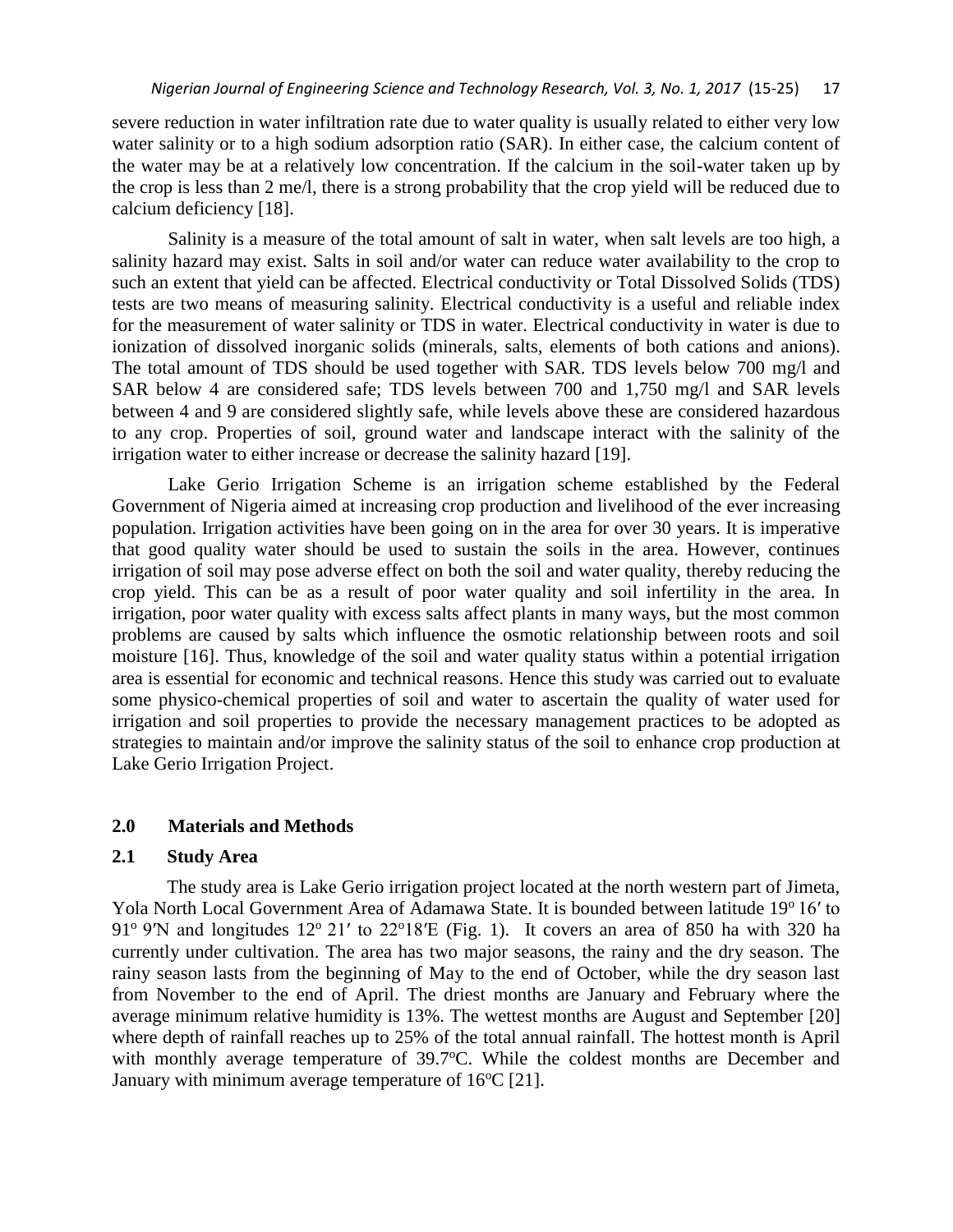### 2.2 **Soil Samples Collection**

Soil samples were taken from the experimental sites (phase 2B and 3B) designated as part A and B respectively. Randomized complete block (RCB) designs were used in sampling the sites. In each part, three blocks of 0.24 ha were designed (i.e. designated as plot  $A_1$ ,  $A_2$ ,  $A_3$  and B<sub>1</sub>, B<sub>2</sub>, B<sub>3</sub>) and from each plot, three composite soil samples were randomly taken at different depths  $(0-10)$  cm,  $(10-20)$  cm and  $(20-30)$  cm, using an auger and assigned as:

Plot A: A1,1, A1,2, A1,3, A2,1, A2,2, A2,3, A3,1, A3,2, and A3,3 , Plot B: B1,1, B1,2, B1,3 B2,1, B2,2, B2,3, B3,1, B3,2, and B3,3 . A total of 18 soil samples were collected as shown in Table 1. The soil samples collected were kept in polythene bags and then transported to the Department of Soil Science laboratory, Modibbo Adama University of Technology Yola for analysis.



Fig. 1: Location Map showing the Sampling area of the Irrigation Project.

| Table 1: Soil Sample Collection Distribution |  |  |  |  |  |  |  |  |
|----------------------------------------------|--|--|--|--|--|--|--|--|
|----------------------------------------------|--|--|--|--|--|--|--|--|

|                   | Plot A     |                     |                     |  |  |  |  |  |  |
|-------------------|------------|---------------------|---------------------|--|--|--|--|--|--|
| Depth of sampling | Plot A1    | Plot A <sub>2</sub> | Plot A3             |  |  |  |  |  |  |
| (cm)              |            |                     |                     |  |  |  |  |  |  |
| $0 - 10$          | A11        | A21                 | A31                 |  |  |  |  |  |  |
| $10 - 20$         | A12        | A22                 | A32                 |  |  |  |  |  |  |
| $20-30$           | A13        | A23                 | A33                 |  |  |  |  |  |  |
| Plot B            |            |                     |                     |  |  |  |  |  |  |
| Depth of sampling | Plot B1    | Plot B <sub>2</sub> | Plot B <sub>3</sub> |  |  |  |  |  |  |
| (cm)              |            |                     |                     |  |  |  |  |  |  |
| $0-10$            | <b>B11</b> | <b>B21</b>          | <b>B31</b>          |  |  |  |  |  |  |
| $10 - 20$         | <b>B12</b> | <b>B22</b>          | <b>B32</b>          |  |  |  |  |  |  |
| $20 - 30$         | <b>B13</b> | <b>B23</b>          | <b>B33</b>          |  |  |  |  |  |  |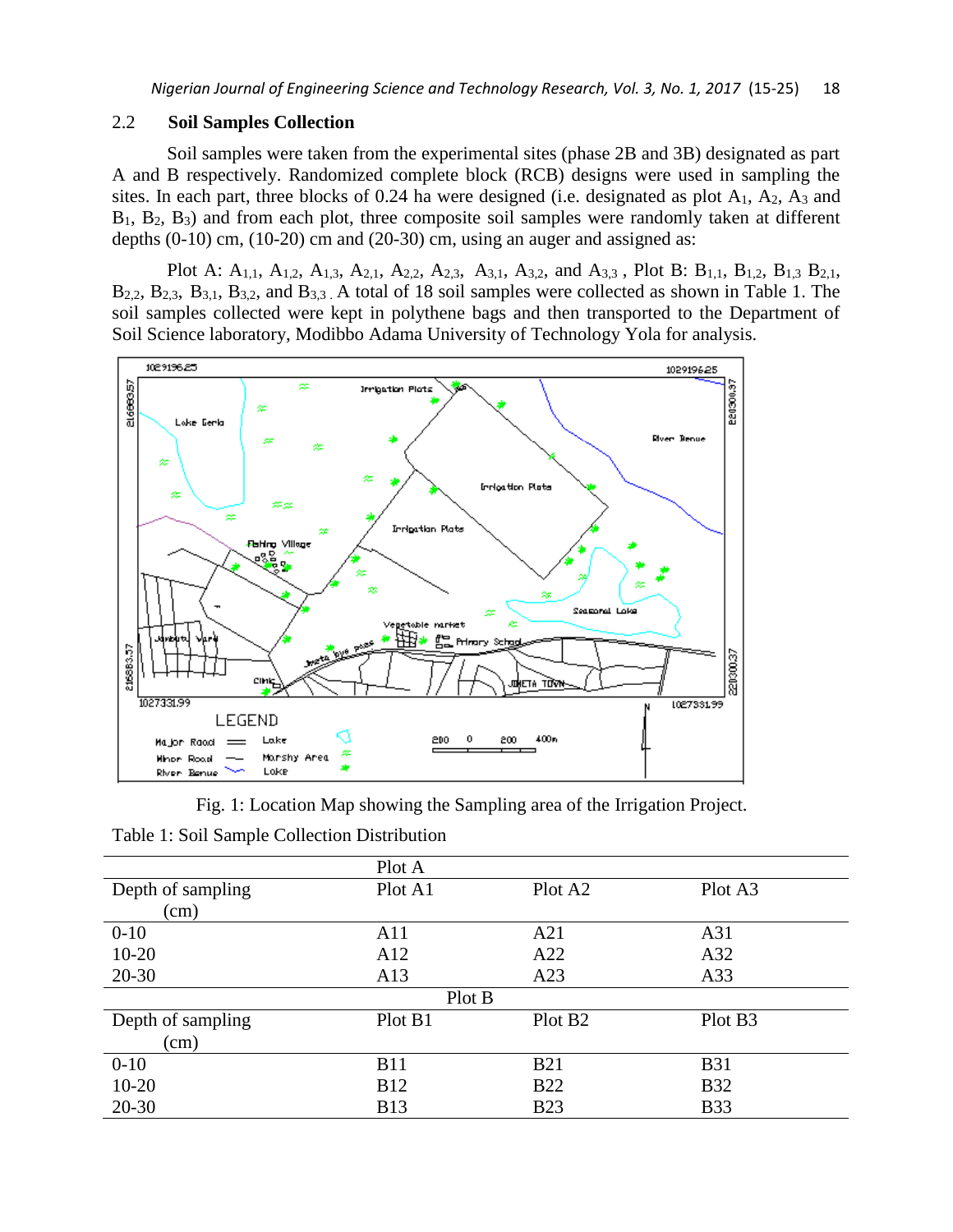### **2.3 Water Sampling Collection**

The water samples were collected from the main storage reservoir (lake) at three different stations, main canal (at two stations upstream and downstream) and were thoroughly mixed to make a representative sample (designated as L, M) and from River Benue (R). The samples collected were kept in containers that were thoroughly washed to avoid any contamination and they were immediately taken to the Department of Soil Science laboratory, Modibbo Adama University of Technology, Yola for analysis

# **2.4. Determination of Soil Textual Classification**

The soil samples were dried under room condition for three days; the samples were then crushed and sieved through a 2 mm square grid for analysis. The textural classification of the soil was determined as detailed by [22] and showed that the soil was predominately Clay loam in texture as shown in Table 2.

| Depth (cm) | %Sand | $%$ Clay | %Silt | <b>Textural</b><br><b>Classification</b> <sup>a</sup> |
|------------|-------|----------|-------|-------------------------------------------------------|
| $0 - 10$   | 39.30 | 31.00    | 28.80 | Clay loam                                             |
| $10 - 20$  | 32.70 | 37.20    | 30.10 | Clay loam                                             |
| $20 - 30$  | 36.00 | 34.50    | 29.50 | Clay loam                                             |
| $0 - 10$   | 38.70 | 36.50    | 24.80 | Clay loam                                             |
| $10 - 20$  | 35.30 | 34.50    | 30.10 | Clay loam                                             |
| $20 - 30$  | 36.70 | 35.20    | 27.50 | Clay loam                                             |
|            |       |          |       |                                                       |

**Table 2: Soil Textural Classification of Geriyo Irrigation Project**

a = Based on USDA Soil Textural Classification

### **2.5 Determination of Soil Chemical Properties**

The chemical Properties analyzed include pH**,** EC, total nitrogen, exchangeable bases (K, Ca, Na and Mg), TEB, TEA, ECEC, ESP and SAR. Cation exchange capacity (CEC) was determined using 1 M ammonium acetate (NH4OAc) at pH 7 (neutral NH4OAc) method [23]. Exchangeable bases (K, Na, Ca, and Mg) were extracted using ammonium acetate extraction technique. In the extract, K and Na was determined by flame photometry [24] while Ca and Mg were determined by titration method of determining CEC. Total nitrogen was determined by Macro-Kjeldahl-distillation method. Soil pH measurement was made in 1:1 soil-water ratio on a pH meter. Electrical conductivity (EC) was determined in a 1:5 soil-water extract at  $25^{\circ}$ C on a Cole Parmer model conductivity meter, the values were multiplied by a factor of 6.4 to obtain EC of saturation extract,  $Al^{3+}$  and  $H^+$  was determined by titration method of determining effective CEC. From the chemical data obtained, sodium adsorbed ratio (SAR) and exchangeable sodium percentage (ESP %) was calculated using expressions developed by [25, 26].

$$
SAR = \frac{Na^{+}}{\sqrt{\frac{1}{2} \left( (Ca^{2+}) + (Mg^{2+}) \right) }} \tag{1}
$$

where ;  $Na^{+}$ ,  $Ca^{2+}$  and  $Mg^{2+}$  are expressed in meq/l

$$
ESP = \frac{exchangeable Na^{+},\quad cmol\,ckg^{-1}}{cation\,exchange\,capickg^{-1}},\quad x\,100\%
$$
\n
$$
(2)
$$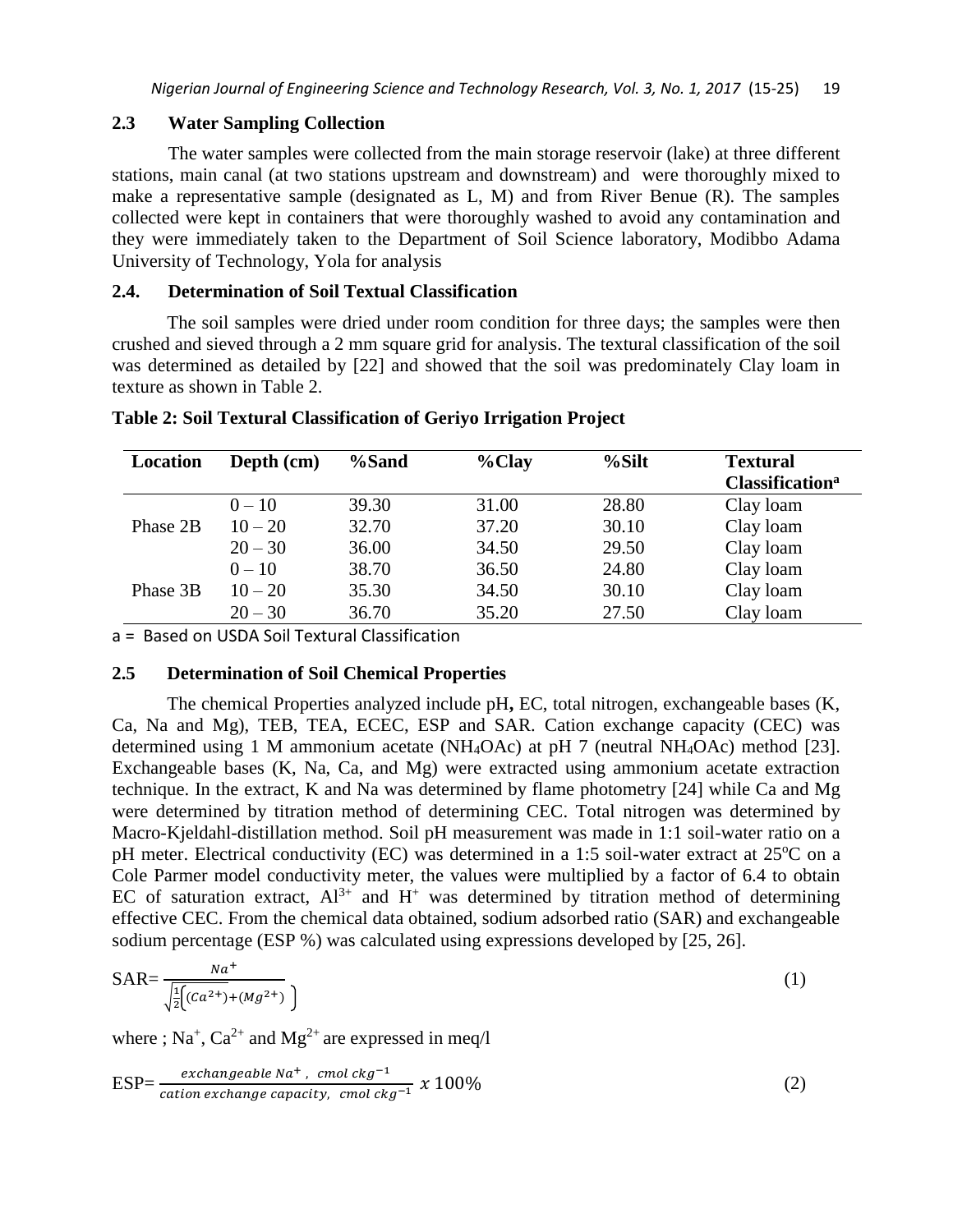### **2.6 Water Samples Analysis**

The water samples collected were analyzed for pH, EC, TDS, Na, Ca, Mg, SAR and ESP using standard methods [27]. The pH and EC of the water samples were measured directly using pH and EC meters respectively.  $Ca^{++}$  and  $Mg^{++}$  were determined by titration method of determining CEC. With the determination of  $Ca^{++}$  and  $Mg^{++}$ , CEC, Na<sup>+</sup> and K<sup>+</sup>, SAR and ESP were calculated as defined by [25,26] in equations 1 and 2.

### **3.0 Results and Discussion**

#### **3.1 Chemical Analysis of Soil**

Table 3 shows the chemical parameters investigated (pH, EC, TN,  $Mg^{++}$ ,  $Ca^{++}$ ,  $Na^+$ ,  $K^+$ , TEB, TEA, ECEC, ESP and SAR) at the depth of  $0 - 10$ ,  $10 - 20$  and  $20 - 30$ cm, respectively below the soil surface in the experimental area. Table3.1 indicates that the soil pH in phase 2B ranged from 6.37-6.50 and in phase 3B, the pH values ranged from 6.08-6.50 for the entire depth of sampling. However, lowest pH value of 6.08 was obtained in phase 3B at the depth of 0-10 cm below the soil surface. These pH values of 6.08-6.50 obtained is within the medium range class preferred by most crops including vegetables and are in the range of 5.20 -7.66 recorded in earlier studies by[28].

Table 3 shows the EC values for the entire depths of sampling of the experimental area. The EC values varied from 0.35 to 0.55 and 0.48 to 0.60dS/m for Phase 2B and 3B with an average EC value of 0.50dS/m for the entire area. The soil EC values obtained implied that Geriyo Irrigation Project soils has not reached critical stage and is safe in terms of salinity effects. Table3 indicated that TN values ranged from  $0.02 - 0.04\%$  with an average value of 0.03% for the experimental area, which is in line with [29] who observed that in extreme cases, total nitrogen values could be 0.02% or 0.03% .

Table 3 indicated that the Calcium ion concentration values ranged for the areas between 5.33 – 6.87mg/l and 4.80 – 6.23mg/l for the depth of sampling in plot 2B and 3B, respectively with a mean value of  $5.89$ mg/l for the area. The result is in the range of  $0.90 - 11.50$ mg/l obtained in earlier studies by [28] for soils in Geriyo Irrigation Project, which is rated high in calcium fertility.

Table 3 shows the Mg<sup>++</sup> mean values of the experimental farm which revealed that Mg<sup>++</sup> values ranged from 1.94 – 6.87mg/l with an average value of 2.58mg/l for the whole experimental area. These values of  $Mg^{++}$  are within the medium range reported by [28] which are rated as high in  $Mg^{++}$  fertility.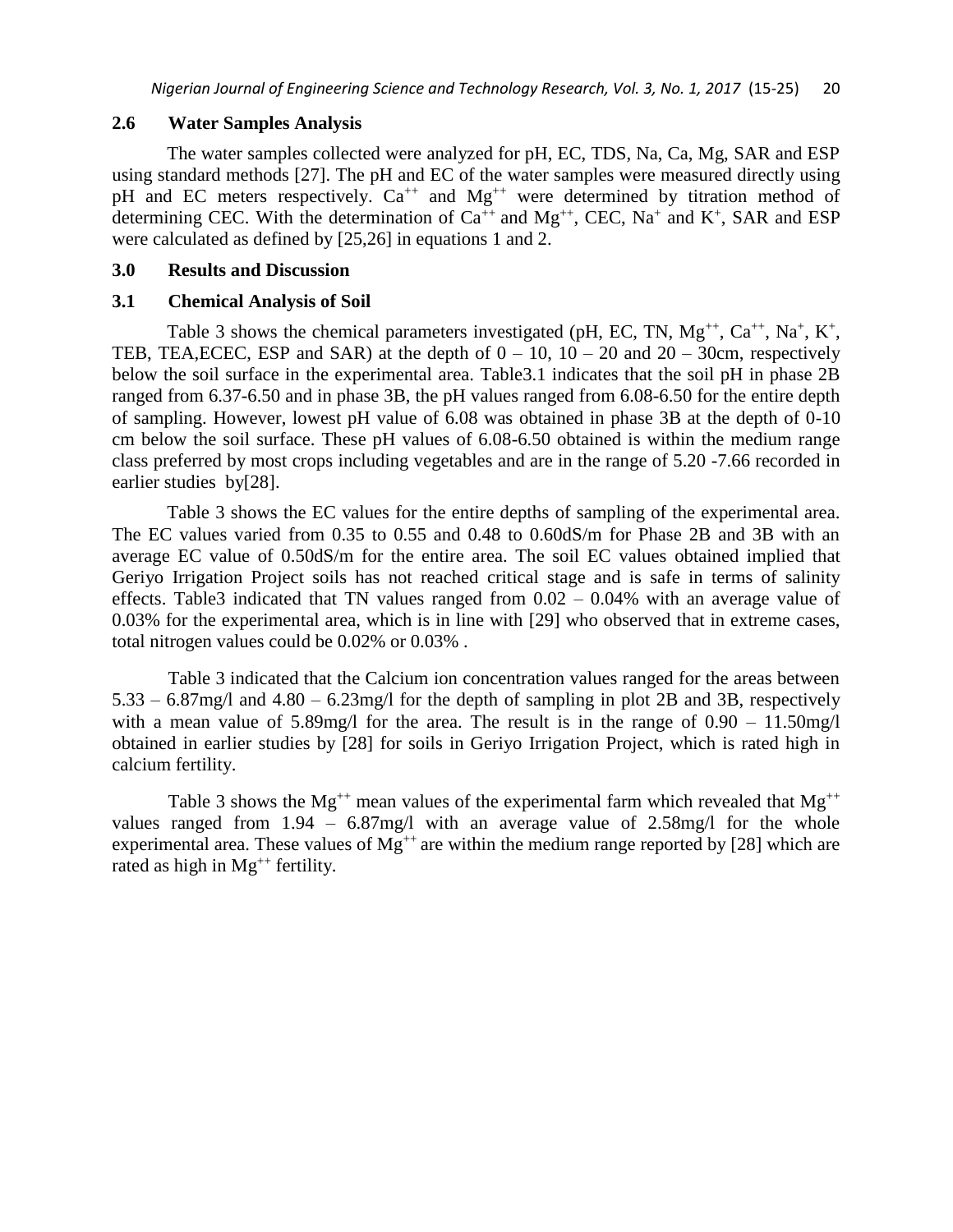|                        |                 | pH          | EC                 | <b>TN</b>          | $Mg^{++}$           | $Ca^{++}$          | $Na+$              | $K^+$     | <b>TEB</b> | <b>TEA</b> | <b>ECEC</b> | <b>ESP</b>              | <b>SA</b><br>$\mathbf R$ |
|------------------------|-----------------|-------------|--------------------|--------------------|---------------------|--------------------|--------------------|-----------|------------|------------|-------------|-------------------------|--------------------------|
| Locatio<br>$\mathbf n$ | Depth<br>$(cm)$ |             | (dS/m)             | $(\%)$             |                     | (mg/l)             |                    |           |            |            |             | (%)                     |                          |
|                        | $0 - 10$        | 6.50        | 0.51               | 0.04               | 1.94                | 5.90               | 0.83               | 1.02      | 9.68       | 0.80       | 11.69       | 7.19                    | 0.50                     |
| Phase                  | $10 - 20$       | 6.37        | 0.35               | 0.02               | 2.59                | 6.87               | 0.85               | 0.92      | 11.23      | 0.80       | 10.82       | 6.82                    | 3.80                     |
| 2B                     | $20 - 30$       | 6.50        | 0.55               | 0.04               | 2.78                | 5.33               | 0.58               | 1.01      | 9.70       | 1.00       | 10.70       | 5.62                    | 0.31                     |
|                        |                 |             |                    |                    |                     |                    |                    |           |            |            |             |                         |                          |
| Phase                  | $0 - 10$        | 6.08        | 0.52               | 0.04               | 1.94                | 6.23               | 0.90               | 0.94      | 10.02      | 1.53       | 11.73       | 13.14                   | 0.43                     |
| 3B                     | $10 - 20$       | 6.49        | 0.48               | 0.03               | 2.97                | 6.23               | 0.90               | 0.63      | 10.73      | 1.13       | 11.46       | 5.69                    | 0.33                     |
|                        | $20 - 30$       | 6.50        | 0.60               | 0.04               | 3.23                | 4.80               | 0.59               | 1.20      | 9.82       | 1.33       | 11.38       | 7.97                    | 0.48                     |
| <b>MEAN</b>            |                 | 6.41        | 0.50               | 0.04               | 2.58                | 5.89               | 0.78               | 0.95      | 10.20      | 1.10       | 11.30       | 7.74                    | 0.98                     |
|                        |                 |             |                    |                    |                     |                    |                    |           |            |            |             | $\blacksquare$          | 0.89                     |
| <b>LSD</b>             | at $5\%$        | $0.37^{ns}$ | 0.05 <sup>ns</sup> | 0.01 <sup>ns</sup> | $-5.70^{\text{ns}}$ | 0.83 <sup>ns</sup> | 6.07 <sub>ns</sub> | $0.19$ ns |            |            | $-2.61ns$   | 2.25 <sup>n</sup><br>s. |                          |
|                        |                 |             |                    |                    |                     |                    |                    |           |            |            |             |                         |                          |

**Table 3: Chemical Properties of Soils in Lake Gerio Irrigation Project**

 $LSD =$  list significant difference, ns = not significant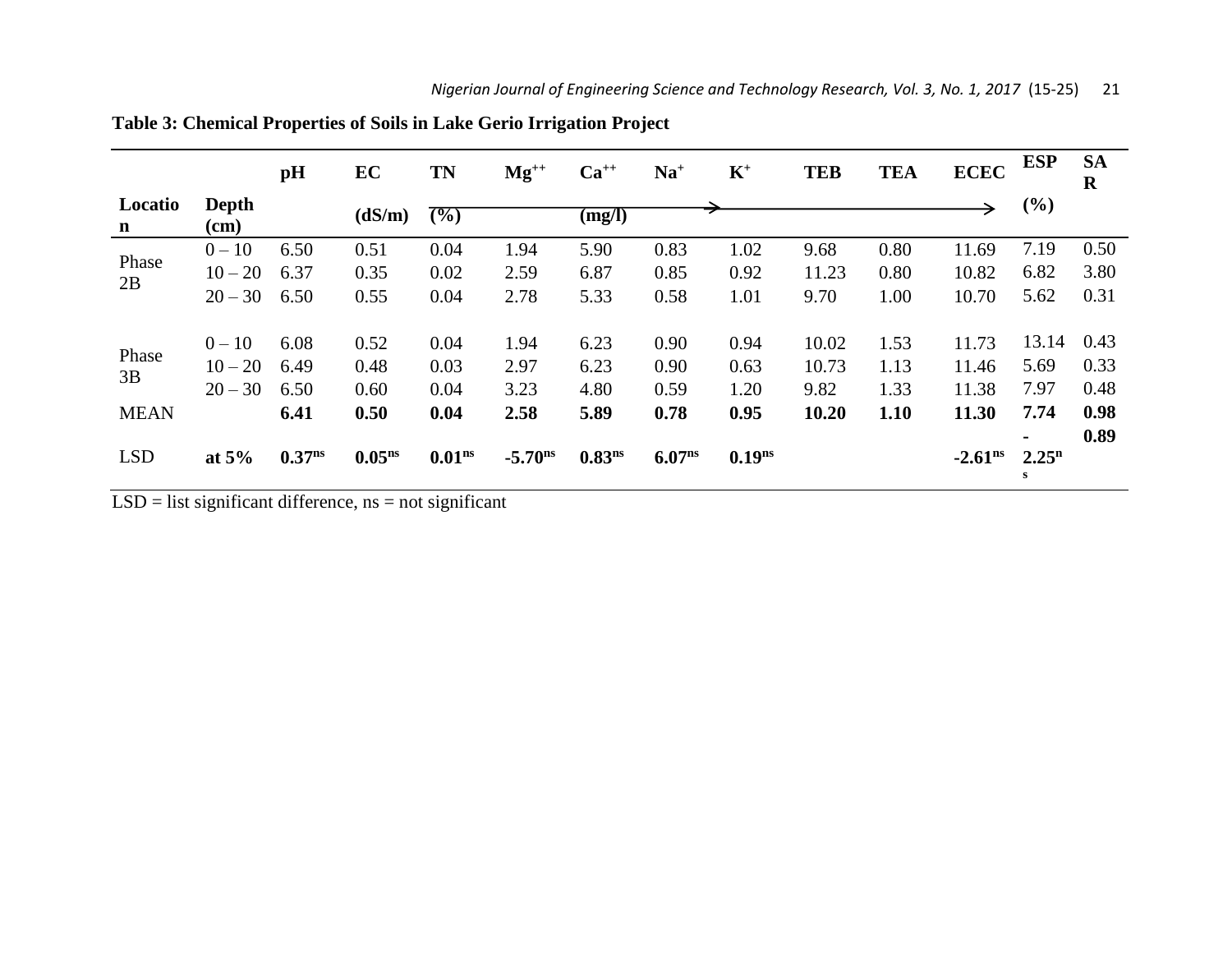Table 3 also shows the mean values of sodium ion concentration, potassium, TEB, TEA, EC, ESP and SAR for the depth of soil sampling in the experimental farm. Table 3 showed that mean values of sodium ion concentration, potassium, ECEC, ESP and SAR were 0.78, 0.95, 10.20, 1.10, 11.30 mg/l, 7.74 and 0.98, respectively. The result implies that sodium ion concentration is suitable for plant growth and when in excess will increase the soil osmotic pressure, thereby reducing the crop growth and subsequently low yield. Also, potassium ranged between  $0.08 - 3.03$  mg/l and can be rated as high in potassium fertility which is in line with [28] for Gerio Irrigation Project. In addition, the result revealed that the CEC could be categorized as high and ESP non-alkali as observed in earlier report by [30, 31]. Thus the low ESP value could be attributed to the high calcium concentrations in the soils which is safe for crop production. Table 3 also shows the SAR values recorded for the soil in the experimental farm which indicates that SAR values ranged between 0.31-3.80 percent for the entire soils and had a mean value of 0.98% which is within the safe limit for soils and crop in the area.

### **3.2 Chemical Analysis of Water**

Lake Geriyo, Main canal and River Benue were assessed based on EC, pH, TDS,  $Na^{+}$ ,  $Mg^{++}$ ,  $Ca^{++}$  and SAR. Table 4 showed the values of EC, pH, TDS,  $Na^{+}$ ,  $Mg^{++}$ ,  $Ca^{++}$  and SAR for the study area. Table 4 revealed that EC values ranged from 1.35 to 1.60 dS/l with a mean value of 1.50 dS/l. The EC values in the range of 1.35 -1.60 dS/l are in the range of 0.07 to 3 dS/l recorded in earlier studies [32]. Thus, the water in Geriyo Irrigation Project could be categorized as salinity free.

Table 4 shows the pH values of the experimental area of the Geriyo Irrigation Project which indicated that pH values ranged from 6.95 to 7.10 with a mean value of 7.04. The result is slightly greater than the mean value of 6.78 earlier reported [28] for Gerio Irrigation Project. The slight increase in pH values could be due to yearly use of chemicals on the farm which is washed into the lake and the water from river Benue. In addition Table 4 shows the TDS values of the three locations ranged from 864 – 1024 ppm with a mean value of 962 ppm. The result is higher than the mean value of 192 mg/l earlier obtained by [28] for Gerio Irrigation Project. Irrigation water with total dissolved solids (TDS) less than 450 ppm is considered good, and that with greater than 2000 ppm is not suitable for irrigation purpose [33]. Therefore, the water samples analyzed could be considered safe for irrigation in line with [34, 35].

| Sample            | EC           | Ph               | <b>TDS</b>               | $Na+$  | $Mg^{++}$ | $Ca^{++}$ | <b>SAR</b> |
|-------------------|--------------|------------------|--------------------------|--------|-----------|-----------|------------|
|                   | (dS/m)       |                  | (ppm)                    | (mg/l) | (mg/l)    | (mg/l)    |            |
|                   | 1.60         | 7.03             | 1024                     | 1.78   | 1.00      | 6.00      | 0.95       |
|                   |              |                  |                          |        |           |           |            |
| M                 | 1.35         | 6.95             | 864                      | 1.70   | 1.50      | 2.00      | 1.28       |
|                   |              |                  |                          |        |           |           |            |
| $\mathbf R$       | 1.56         | 7.13             | 998                      | 1.96   | 2.00      | 3.00      | 2.44       |
| .<br>$\mathbf{r}$ | $\mathbf{r}$ | $\sim$<br>$\sim$ | $\overline{\phantom{a}}$ |        |           |           |            |

**Table 4: Chemical Properties of Water in Geriyo Irrigation Project**

 $L =$  lake;  $M =$  main canal;  $R =$  River Benue

Table 4 shows the values of Sodium  $(Na^+)$  observed in the area, Table 3.2 revealed that Na<sup>+</sup> values ranged from 1.78 to 1.96 mg/l with an average value of 1.81 mg/l. These Na<sup>+</sup> values obtained indicate that soils in Geriyo Irrigation Project are free from risks of sodium toxicity. Also, Table 4 shows the Magnesium and calcium ion concentration in the lake, main canal and River Benue, respectively. Table 4 indicates that magnesium and calcium ion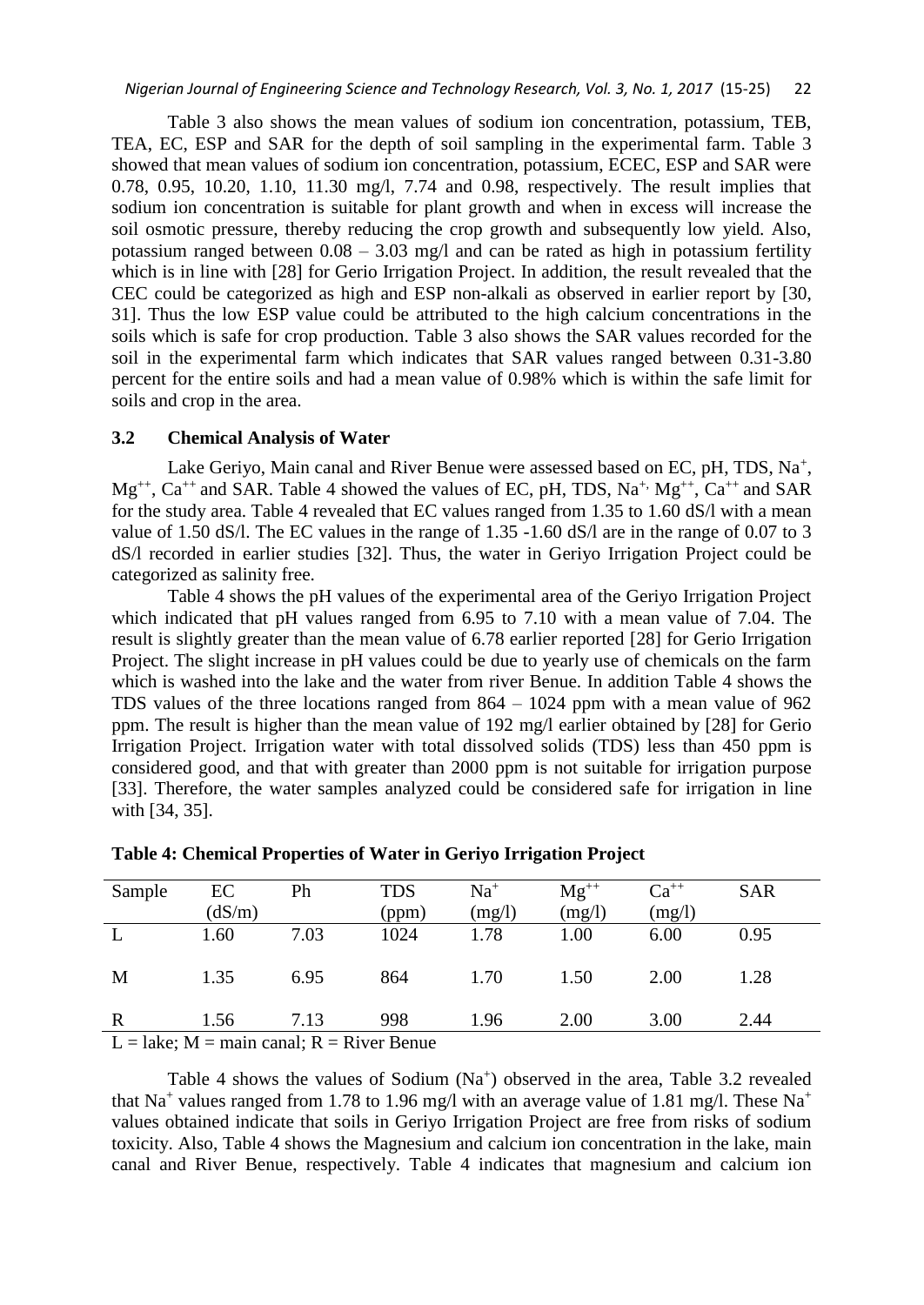ranged between 1.00-2.00 and 2.00-6.00 mg/l for lake, main canal and river Benue, respectively. Table 4 shows the SAR values of water obtained for the study area. Table 4 indicates that SAR values recorded varied from  $0.95 - 2.44$  for lake, main canal and river Benue with a mean value of 1.56 for the entire water in the study area. The result is below the mean value of 2.38 earlier reported by [28] for Lake Gerio Irrigation Project. [29] classifies SAR values below 10 as low. Thus, as SAR is a factor of sodium against calcium and magnesium, the low values recorded may not be a surprise as the sodium values are also relatively low. These further elaborate the zero risk factor associated with these irrigation waters.

# **4.0 Conclusion**

The soil textural classification of the experimental area is predominantly clay loam. This means that there will be drainage and permeability problems because of the higher percentage of clay recorded. The parameters measured in relation to salinity (pH, EC, Na and SAR) indicated that the soil is far from being saline or alkaline. The results obtained for water analysis indicated that irrigation water at Geriyo irrigation project is good for irrigation and has no potential hazard to the soil as well as to the crops grown in the area. Thus soil and irrigation water at Geriyo irrigation project is safe for irrigation purposes.

# **References**

- 1. Farnji, K.K. and Mahajam I.K (1996). Irrigation and Drainage in Nigeria. Food and Agricultural Organization, Year book 1968, Vol. 22 International Commission on Irrigation and Drainage, New Delhi.
- 2. Moigne, G.L (1991). Water Resources in the 1990s. In Garbus, L., Pritchard, A. and Kndsen, D. (ed). Agricultural Issues in the 1990s. Proceedings of the 11th Agricultural Sector Symposium. World Bank, pp. 123-128.
- 3. Carran, A. J (1988) Measuring and Improving Irrigation System Performance at the field level, in irrigation Australia 1998 conference: water essential for life. Melbourne (Ed. Connellan G. J) pp 190-199.
- 4. APHA., (2005). Standard methods for examination of water and wastewater. 21st ed. American Public Health Association, Washington DC, USA.
- 5. Faruq, I.M., M. Jahangir and A.S. Al-Shareef (1996). Chemical characteristics of Saudi ground water, Al-Qassim. Bio. Sci. J. Biol. Soc. 4: 123-140.
- 6. Oster, J.D., (1994). Irrigation with poor quality water. J. Agric. Water Management. 25, 271– 297.
- 7. Oster, J.D., Shainberg, I. (2001). Soil responses to sodicity and salinity: challenges and opportunities. Aust. J. Soil. Res. 39, 1219–1224.
- 8. Buckland, G.D., Bennett, D.R., Mikalson, D.E., de Jong, E. and Chang, C., (2002). Soil salinization and sodication from alternate irrigations with saline- sodic water and simulated rain. Can. J. Soil Sci. 82, 297– 309.
- 9. Karlen, D. L., Mausbach, M. J., Doran, J. W., Cline, R. G., Harris, R. F., and Schuman, G. E. (1997). Soil quality: A concept, definition and framework for evaluation. Journal of Soil Science Society of America Journal, 61, 4–10.
- 10. European Environment Agency/United Nation Environment Programme (2000). Down to Earth: Soil degradation and Sustainable Development in Europe – a Challenge for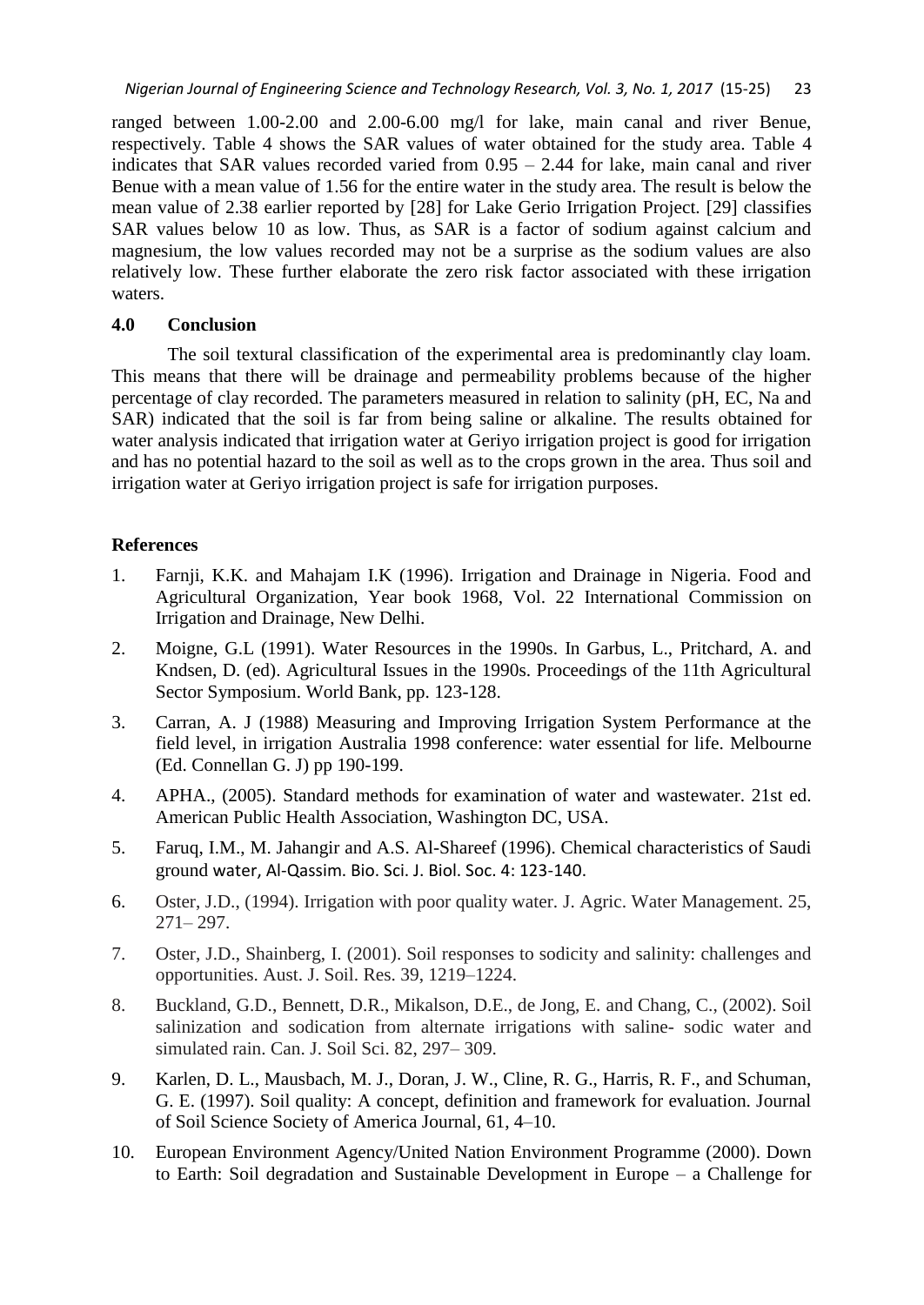the 21st Century. Environmental Issue Report 16. Copenhagen: EEA and United Nations Environment Programme Regional Office for Europe.

- 11. FAO (2000). Global Network on Integrated Soil Management for Sustainable use of Salt affected Soils. Pp 13.
- 12. Rhodes and Loveday (1990). Salinity in Irrigation Agriculture. **In**: Stewart B.A. and D.R. Nielson's Irrigation of Agricultural Crops. Agronomy no 30. pp 1089-1139.
- 13. Doran, J. W., and Jones, A. J. (1996). Methods for assessing soil quality. *SSSA Special Publication* 49. Madison, WI: Soil Science Society of America.
- 14. United States Department of Agriculture (2001). Soil Quality-Introduction. Soil Quality Information Sheet. United States Department of Agriculture, Natural Resources Conservation Service-Quality Institute. Web page (reference: soils. usda.gov/sqi/files/sq\_one\_1.pdf). Pp. 12.
- 15. Mass., (1990).Crop salt tolerance. In: Agricultural Assessment and Management Manual. K.K. Tanji (ed.). ASCE, New York. pp. 262-304.
- 16. Malash, N., T.J Flowers and Ragab. R (2005). The Effect of irrigation systems and water management practices using saline and non-saline water on tomato production. J. Agric. Water. Management, 78:25-38.
- 17. Breckle, S.W., (1995). The significance of salinity in water, desertification and development, dry land Ecology in social perspective, Academic press, London, and New York, pp: 277-292.
- 18. Rhoades, J.D. (1982). Cation exchange capacity. *In:* A.L. Page (ed.) Methods of soil analysis. Part 2: Chemical and microbiological properties (2nd ed.) Agronomy 9:149- 157.
- 19. Peterson, H.G., (1999). Water Quality and Micro-irrigation forHorticulturehttp://www.safewater.org/PDFS/resources water qualityinfo/Resource\_Water\_Qual\_Facts pdf.
- 20. Adebayo, A.A (1997). The Agroclimatology of rice production in Adamawa State PhD Thesis Dept of Geography F.U.T. Minna Nigeria. Pp 78.
- 21. Adebayo, A.A., Tukur A.E (1999). Adamawa State in map (Editor).Dept., Geography, F. U. T. Yola 1st Ed Paraclete Publishers Yola, Nigeria, 33: 112.
- 22. Love day, J. (1974) Method for Analysis of Irrigation Soils. Tech. communication, No. 45 of Common Wealth Bureau of Soils Australia. 208p.
- 23. Sumner, M.E. and W.P. Miller. (1996). Cation exchange capacity and exchange coefficients. In D.L. Sparks (ed.) Methods of soil analysis, Part 3. Chemical methods. Soil Science Society of America, Book series no. 5. Pp.11.
- 24. Adepetu, J. A., Nabhan, H. and Osinubu A. (2000). Simple soil, water and plant testing techniques for soil resources management: proceedings of a training course held in Ibadan, IITA, 168pp.
- 25. Donahue, R.L, Miller, R.W. and Chickluna, J.C. (1990).Introduction to soils and plant growth 5th Ed. New Delhi: Prentice- Hall. Pp.56.
- 26. Brandy, N.C and Weil, R.R. (1999). The nature and properties of soil.  $12<sup>th</sup>$  edition. Prentice hall inc New jersey. 118-169pp.